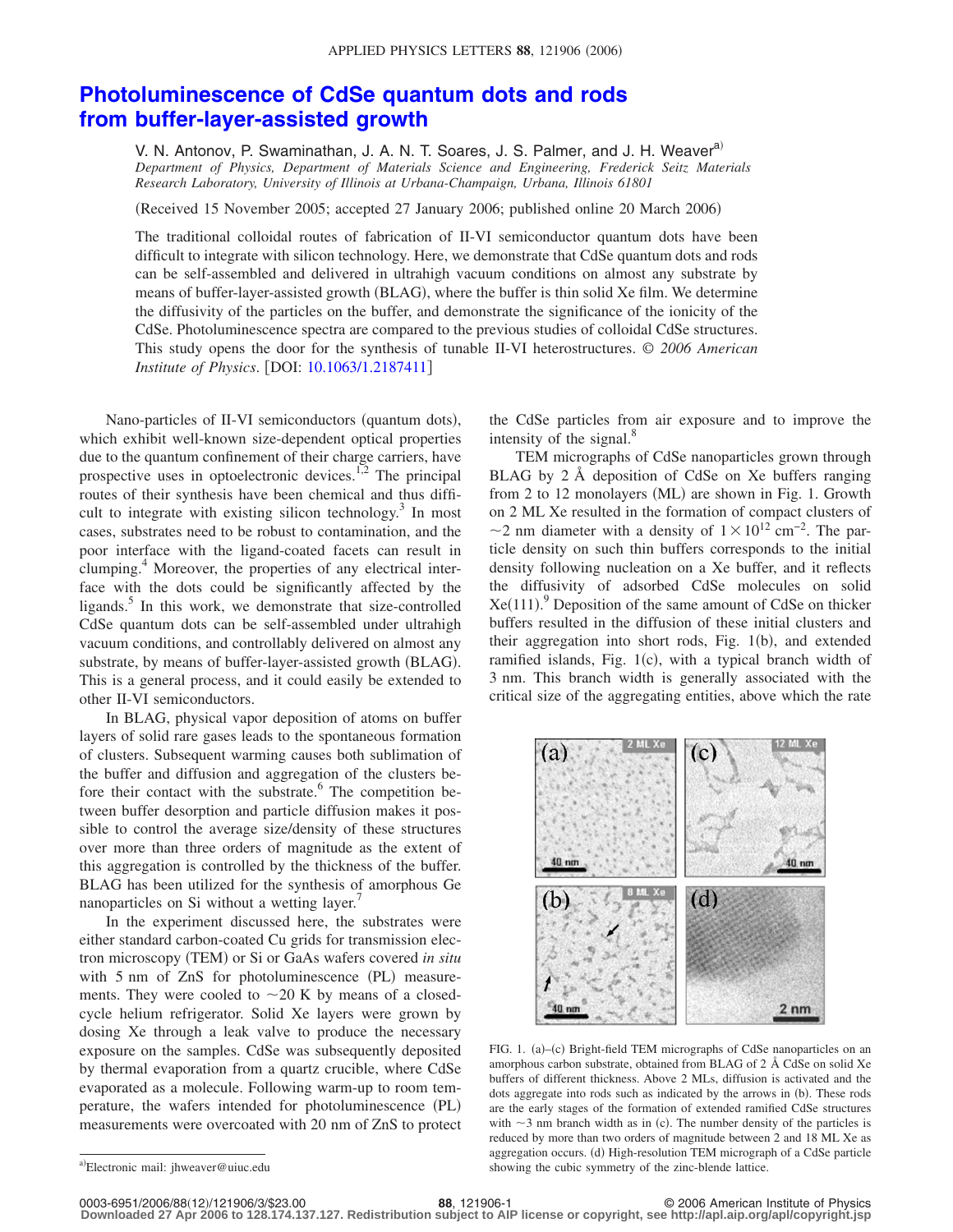

FIG. 2. Density of CdSe nanoparticles after 2 Å deposition and aggregation as a function of Xe buffer thickness. Competition between the exponential rates of particle diffusion and buffer desorption results in a power-law dependence from which the constants of particle diffusion on solid Xe are determined.

of particle-particle coalescence becomes smaller than the rate of particle-particle encounter.10 This compares to a branch width of  $\sim$  10 nm for BLAG of metals,<sup>11</sup> and it reflects the slower rate of CdSe self-diffusivity. High-resolution TEM and electron diffraction show the zinc-blende phase of CdSe.

Figure 2 shows that the density of CdSe particles on the substrate exhibits a power-law dependence on the Xe buffer thickness, a result of the competition between the exponential increase with temperature of the particle diffusion rates and the Xe sublimation rate. $9$  The power-law fit in Fig. 2 yields  $n = 1.98 \times 10^{15} \theta^{-4.12}$ , where *n* is the area density and  $\theta$ is the buffer thickness in ML. Thus BLAG of CdSe is qualitatively similar to BLAG of the metals studied previously.<sup>11</sup> Consequently, we can use the formalism developed earlier for the analysis of metal particle aggregation to obtain the constants of diffusion. Following Ref. 11, we calculate an effective activation energy for diffusion of  $1.09 \pm 0.16$  eV for the ramified CdSe islands, a value that is approximately twice what has been observed for metallic nanostructures. While the contribution of the London dispersion forces to the binding energy of Xe on CdSe is not known, the polarizability per atom of the CdSe particle is in the range of  $4.3 - 4.4$  Å $3.12$  This is comparable to that of the metals we studied previously (Ref. 11) (e.g., (e.g.,  $\alpha_{Cu} = 6.1 \text{ Å}^3$ ,  $\alpha_{\text{Pd}} = 4.8 \text{ Å}^3$ ,  $^{13}$  and thus we expect a London dispersion force of similar strength.

The higher effective barrier can be explained by the highly polar character of the Cd–Se bond and the existence of permanent dipoles on the CdSe particle surface that add to the CdSe–Xe van der Waals interaction. We can estimate the magnitude of the additional CdSe–Xe binding energy (U) by considering the interaction between the induced dipole of a Xe atom  $(p_{\text{Xe}})$  and the field  $(E)$  of the nearest permanent Cd–Se dipole on the surface of a CdSe particle. After Ref. 14,

$$
U = -\frac{1}{2}\mathbf{p}_{\text{Xe}} \cdot \mathbf{E} = -\frac{1}{2}\alpha_{\text{Xe}} \frac{p_{\text{CdSe}}^2}{(4\pi\epsilon_0)^2 r^6} [1 + 3\cos^2(\theta)],\qquad(1)
$$

where  $\theta$  is the angle of the dipole with respect to the dipoleatom direction,  $\alpha_{\text{Xe}} = 4\pi\epsilon_0 \times 4.044 \text{ Å}^3$  is the polarizability of a Xe atom,  $13 p_{\text{CdSe}}$  is the CdSe molecular dipole moment. The latter can be estimated from the effective Coulomb **Downloaded 27 Apr 2006 to 128.174.137.127. Redistribution subject to AIP license or copyright, see http://apl.aip.org/apl/copyright.jsp**

charge determined as  $\pm Z f_i^{1/2}$ , <sup>15</sup> where *Z* is the bond valence and  $f_i$ =0.70 is the Phillips ionicity for CdSe.<sup>16</sup> Averaging over  $\theta$  while keeping the inter-atomic distance at  $\sim$ 3 Å yields  $U \sim 0.2$  eV, which is comparable with the binding energies of a Xe adatom on metals [e.g., 0.21 eV for  $Xe/Au(111)$  or Ag(111), 0.27 eV for  $Xe/Pd(100)$ ],<sup>17</sup> where the on-top adsorption sites are preferred.<sup>18</sup> This suggests that the contribution to the binding energy between Xe and CdSe due to the Xe-dipole interaction is comparable to the binding energy of Xe on metals due to dispersion forces alone, and a commensurate contribution to the cluster effective diffusion barrier is expected. It is therefore reasonable to expect that the increase of the effective diffusion barrier of the CdSe particles as compared to metals, such as Au, Co, and Pd, is due to the additional Xe-atom-permanent CdSe dipole interaction. We predict that effective diffusion barriers of around 1 eV are to be expected for ionicly bonded nanoparticles on solid Xe in general.

The pre-exponential factor of the CdSe particle diffusivity on solid Xe, determined with the help of the diffusionlimited cluster-cluster aggregation Monte Carlo results,<sup>11</sup> was found to be  $10^{59}$  cm<sup>2</sup>/s for a particle of 100 cm<sup>2</sup> projected area. (In BLAG, the prefactor scales as the inverse of the particle-buffer contact area). It is many orders of magnitude higher than that of metal particles, $\frac{11}{11}$  and it compensates for the increased effective barrier to result in comparable overall diffusivity. We previously explained the huge pre-exponential factors in particle slip-diffusion on surfaces with a statistical model that takes into account the multiphonon nature of diffusion excitation in estimating the entropy of the process.<sup>19</sup>

In order to probe the optical properties of the CdSe quantum dots, we measured PL spectra at 2 K under 457.9 nm (2.71 eV) excitation. Typical PL spectra are shown in Fig. 3, together with the corresponding particle size distributions. The particle sizes were obtained from TEM images as in Fig. 1, which were grown in parallel on standard TEM grids. In all cases, the peak signal appears at energies significantly higher than the low-temperature bulk band gap of 1.84 eV; indicating strong confinement.

The sample represented by Fig.  $3(a)$  was produced from the deposition of 2 Å CdSe on 2 ML Xe, and was composed of a single layer of clusters with a mean diameter of  $\sim$ 3 nm [see Fig. 1(a)]. It exhibits a strong PL peak at 2.60 eV, in very good agreement with results from colloidal CdSe particles of similar size. $8 \text{ In fact, a recent tight-binding calcula-}$ tion of the exciton energy shift in passivated II–VI nanoparticles predicts an energy of 2.66 eV for 3 nm particles, $^{20}$  and the difference can be accounted for by the spillout of the exciton wave function into the ZnS environment. By comparison with colloidal ZnS-coated CdSe particles, this difference is expected to be between 30 meV and 60 meV.<sup>8</sup>

The samples represented by Figs.  $3(b)$  and  $3(c)$  correspond to ramified islands with branch widths and heights of  $\sim$ 3 nm. They demonstrate the transition from zerodimensional to one-dimensional quantum structures. The sample in Fig. 3(b) was produced from the deposition of 1 Å CdSe on 12 ML Xe, and it exhibits a bimodal size distribution due to postdeposition fragmentation of the unstable branches during warm up to room temperature.<sup>10</sup> We attribute the PL peak at  $\sim$  2.6 eV to the clusterlike fragments, with sizes similar to the particles in Fig.  $3(a)$ . The size distribution peak at 70  $\text{nm}^2$  of projected area can in first ap-